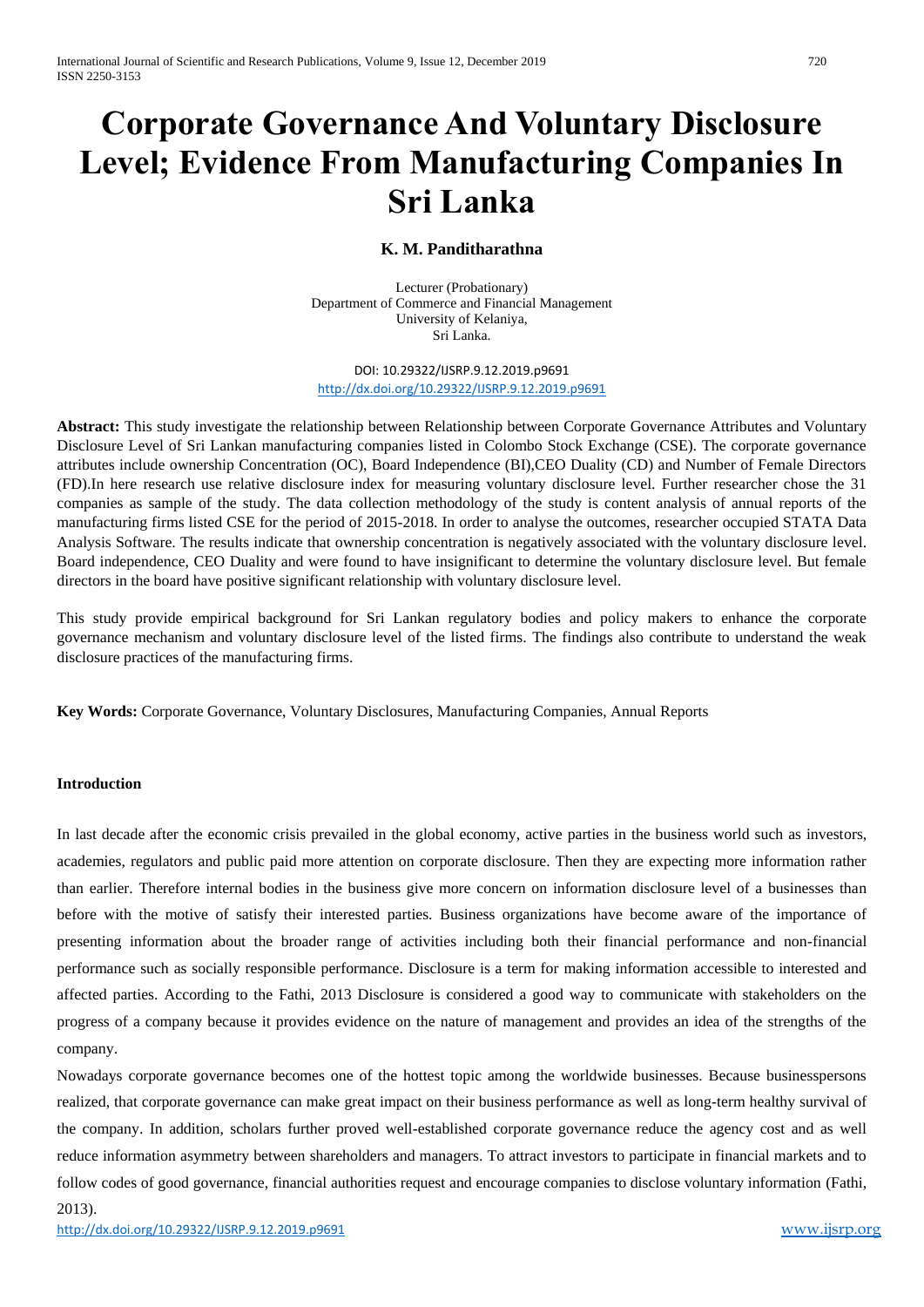As per the above details, objective of this study is to examine the relationship between corporate governance and voluntary disclosure of companies which are registered in CSE, Sri Lanka. The paper is structured in the following way: Section2 presents the selected literature on the corporate governance, voluntary disclosure level as well as agency theory. Section 3 presents methodology Section 4 covers empirical results and discussion. The conclusion presented in the last section.

# **Literature Review**

The main basis for make studies on voluntary disclosure level is agency theory. In Jensen & Meckling, 1976 define agency relationship is an agreement between one or more persons to perform a task on behalf of one side which provide decision making authority to the service providing party. This theory indirectly implies though there is a relationship between two parties, both parties attempt to maximize their own objectives rather than agency objectives. Under such circumstance agency problem, emerge between two parties. Presence of agency problem in corporate firms define interest conflict among the ownership and stewardship. In Chen & Jaggi, 2001 said agency relationship cause to make agency cost due to managerial behaviour to satisfy their own interest. Therefore proper information disclosure from an annual report can overcome the confrontation among the insiders and outsiders. In addition Charumathi & Ramesh, 2015 said 'The disclosure by the companies also tends to reduce the information asymmetry between external stakeholders and management'.

'Corporate governance mechanisms are introduced to control the agency problem and ensure that managers act in the shareholders' interest. (Ho & Shun Wong, A study of the relationship between corporate governance structures and the extent of voluntary disclosure, 2001). The Board of directors bear the main responsibility of corporate governance. Moreover, the shareholders duty to appoint appropriate board of directors who can collaborate the corporate governance within the business. 'Corporate governance, which promotes corporate transparency and accountability, is predicted to be significantly associated with voluntary disclosure' (Jianguo, 2007). The link between these two parties provide good governance output to the stakeholders such as managers, customers, public & government. Weak corporate governance leading to expropriation of minority shareholders, and low information disclosure levels causing a high information gap between managers and investors (Uyar, Kilic, & Bayyurt, 2013)

#### **Ownership Concentration**

According to the Jensen & Meckling, 1976 agency costs generated by the corporate form leads to a theory of the ownership structure of the firm. Further, it said when the firm's share ownership more proliferate; there can be high chance of emerging agency problem. Since firms supposed to disclose more information to reduce agency cost. On the other hand, a well concentrated ownership structure able to control over the minority shareholders at the firm (Yuen, 2009)

<http://dx.doi.org/10.29322/IJSRP.9.12.2019.p9691> [www.ijsrp.org](http://ijsrp.org/) Further, there are several studies provide different judgments for relationship between ownership concentration and voluntary disclosure level under their scope. Out of number of studies, followings are taken prominent place. Such study of Lim, Matolcsy, & Chow, 2007 proved increases in institutional ownership cause to increases in voluntary disclosure level of a firm. Further, research studies done by Haniffa & Cooke, 2002 and Chau & Gray, 2002 provide evidence to relationship between the ownership concentration and voluntary disclosure level. Also Nakhodchari & Garkaz, 2014 said voluntary disclosure has a positive impact on the corporate performance and it influences to the protection of both shareholders' and interested parties' interest. However, when researchers concern about the previous studies, there are mixed results on this relationship. The studies conducted by Oliveira, Lima , & Craig, 2006, Makhija & Patton, 2004 proved ownership concentration is a significant determinant to decide the voluntary disclosure level. Further Bushee & Noe, 2017 and Healy, 1999 revealed there is a positive relationship between ownership concentration and voluntary disclosure level. Furthermore Uyar, Kilic, & Bayyurt, 2013) and Saha & Akter, 2013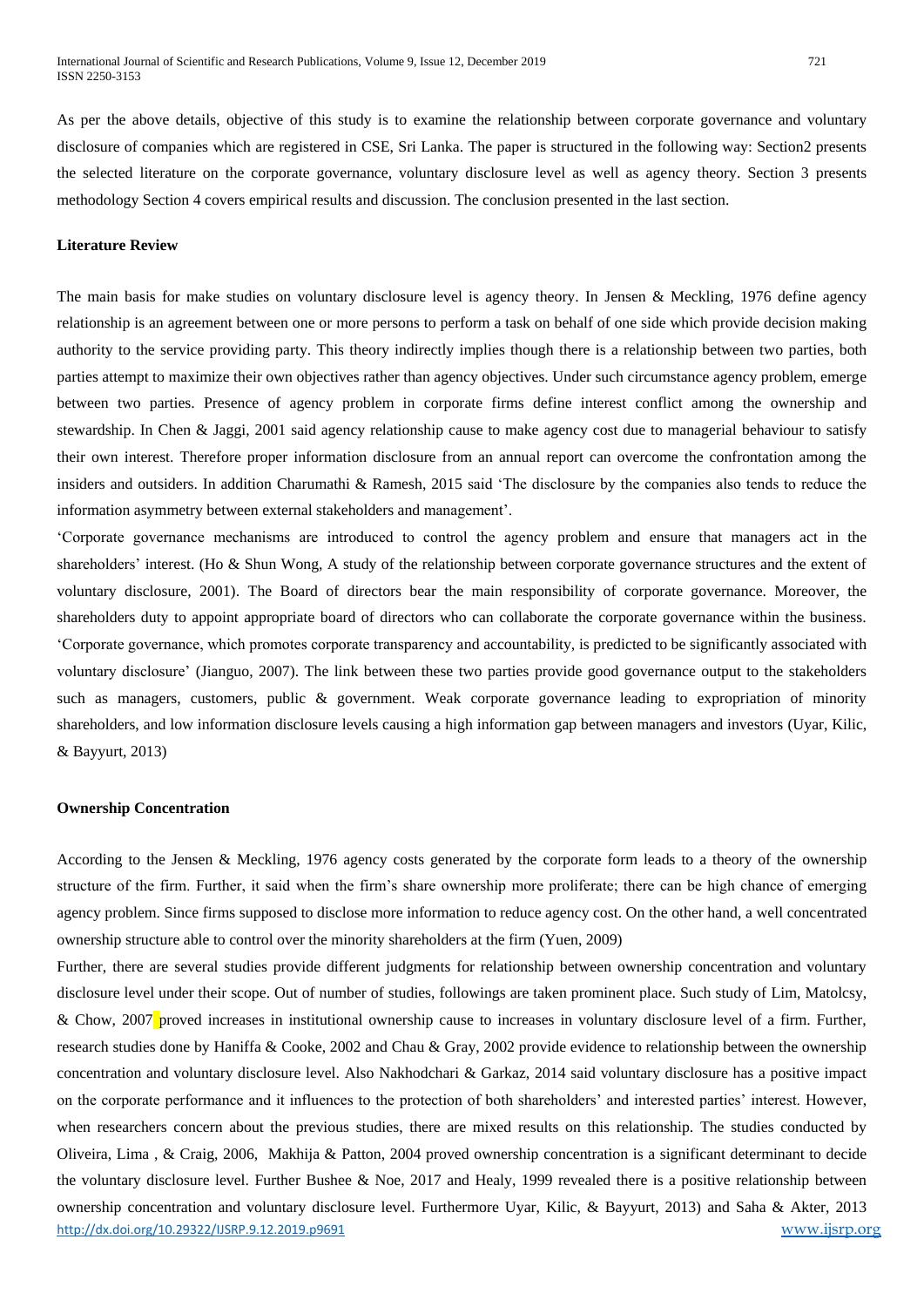found negative significant in this relationship. In addition Yuen, 2009 found there is no relationship between ownership concentration and voluntary disclosure level.

However based on the agency theory and reviewed literature, developed hypothesis as follows:

#### **H1: There is a positive relationship between ownership concentration and voluntary disclosure level.**

#### **Board Independence**

Board directors are the first bullet which shareholders can use to exert their influence on behaviours of management in order to ensure that company is run on their interest. The company's board consist with high percentage of independent non-executive directors, they are willing to disclose information voluntarily in a higher level (Hashim, Nawawi, & Salin, Determinants of Strategic Information Disclosure - Malaysian Evidence, 2014). Further, more percentage of independent non-executive directors enriched the higher financial disclosure quality and reduce the benefit taken by restraining of information (Forker, 1992) 'Independent directors may not exert sufficient monitoring power if their numbers only account for a small proportion of board membership.

There are mix result for the relationship between board independence and voluntary disclosure level from the previous studies. The study done by Abeywardana & Panditharathna, 2016 supported for the negative relationship among board independence and voluntary disclosure level. Fathi, 2013 and Hashim, Nawawi, & Salin, 2014 said that there is no significance relationship between voluntary disclosure level and board independence. Forker, 1992 ; Haniffa & Cooke, 2002 ; Uyar, Kilic, & Bayyurt, 2013 and Chen & Jaggi, 2001 revealed there is a positive relationship between proportion of independence directors in a board and voluntary disclosure level. Furthermore Mohammadzadeh, Assistant, & Khoshbakht, 2011 proved positive, strong and significant relationship between independence directors and voluntary disclosure level. Apart from all that Jianguo, 2007 ; Boujelbene & Affes, 2013 and Yuen, 2009 demonstrate increase of independent directors in board increases the corporate disclosure. Independent board contribute to more voluntary disclosure on forward looking information and strategic information (Lim, Matolcsy, & Chow, 2007). At last with reference to empirical studies develop hypothesis as follows :

**H2: There is a positive relationship between independent directors on the board and the level of voluntary disclosure level.**

### **CEO Duality**

"CEO duality refers to the circumstances whereby the chairman of a corporate board is also the company's CEO or managing director. "The controlling power of the board means that the CEO is the key person and he/she may also be the chairman/vice chairman of the Board of the directors" (Yuen, 2009). According to the agency theory combination of functions may negatively affected to the healthy control of board. Therefore CEO duality directly impact to the decision making power which cause to limited the board independence. CEO who do not pay dual role in the firm assist to improve the board independence (Yuen, 2009).

In line with empirical study done by (Yuen, 2009) indicate there is no association between CEO duality and high level of voluntary disclosure level. Further Al-Shammari & Al-Sultan, 2010 says corporate information disclosure predicted to be low because of CEO duality supposed to hide some information from shareholders for the fulfilment of their personal aspiration. Similarly Hashim, Nawawi, & Salin, 2014 demonstrate CEO duality not significantly related with the voluntary disclosure level of a firm. Further Jianguo, 2007 found CEO duality is associated with lower disclosure. Likewise there are several studies signalled CEO duality is associated with lower level of voluntary disclosure level. Studies Forker, 1992), ; Ho & Shun Wong, 2001 ; Hashim, Nawawi, & Salin, 2014 ; Haniffa & Cooke, 2002; Ramli, Surbaini, & Ramli, 2013.But in contrast Fathi, 2013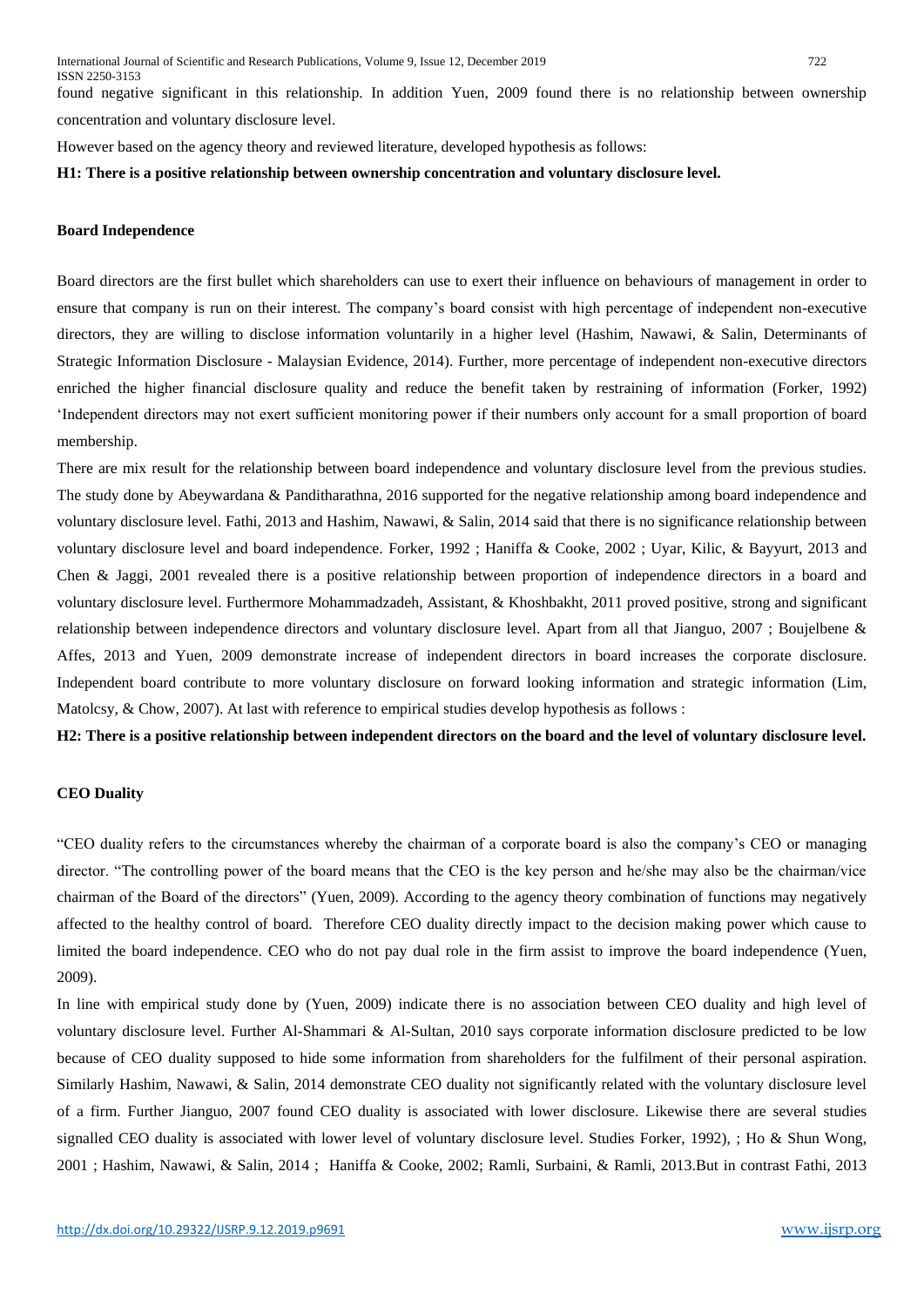express combined function of Chairman and Chief Executive Officer adversely affects the level of financial disclosure. Finally considering all these arguments researcher build up the following hypothesis as

#### **H3: There is a negative relationship between CEO duality and voluntary disclosure level.**

#### **Number of Female Directors**

"Gender diversity of director's play an important role during both the communication and decision making process as to which information to disclose in the in the reports by the firm directors" (Nalikka, 2009). Empirical studies regards to this attribute reveals that gender diversity and the voluntary disclosure level indirectly interrelated. That means gender diversity affected to enhance the firm value and better performances which increases the voluntary disclosure level.

There are handful studies investigate the relationship between number of female directors and voluntary disclosure level in annual reports. Therefore conduct a study on this relationship is a crucial aspects when dealing with disclosure management. Out of empirical studies, (Ben-Amar, Chang, & McIlkenny, 2017) indicate number of female directors in the board positively significant to determine voluntary disclosure level. Ramli, Surbaini, & Ramli, 2013; Nalikka, 2009 found there is no any significant relationship between proportion of female directors in the board and voluntary disclosure level .Based on previous studies researcher develop the hypothesis as follows:

**H4: There is a positive relationship between the number of female directors in the board and voluntary disclosure level.**

#### **Methodology**

34 manufacturing firms listed in the Colombo Stock Exchange are selected as, the sample where the population consists of 315 listed companies. This sample selected based on the manufacturing industry that firms belong. The study used secondary data, which collected from annual reports published on 2015 to 2018 of respective companies. These data analysed using the statistical package STATA.

This study took the voluntary disclosure level as a dependent variable, which is a categorical variable. Accordingly comply with previous studies they decided to use voluntary disclosure indices to further develop the strategy. Some researchers used checklist made by themselves or else checklist developed by others. This study created an index which based on previous studies conducted by Abeywardana & Panditharathna, 2016; Al-Shammari & Al-Sultan, 2010; Charumathi & Ramesh, 2015; Fathi, 2013, Lim, Matolcsy, & Chow, 2007. By using index researchers conducted detailed review on information of annual reports of listed firms, which are published in Colombo, stock exchange. This index is consisted with 35 items and for the convenience to manage it has been grouped in to seven categories. Such categories include General information of selected firms', their contribution to stakeholders, employees and intellectual capital details and finally future forecasting information of them. Researcher detect presence of disclosure items, researcher applied '1' if the item present and '0' if the item is absent in the annual reports. After that, get the summation of score of each item and calculate total number of items disclose under all category of each company as per each year.

#### **Operationalization**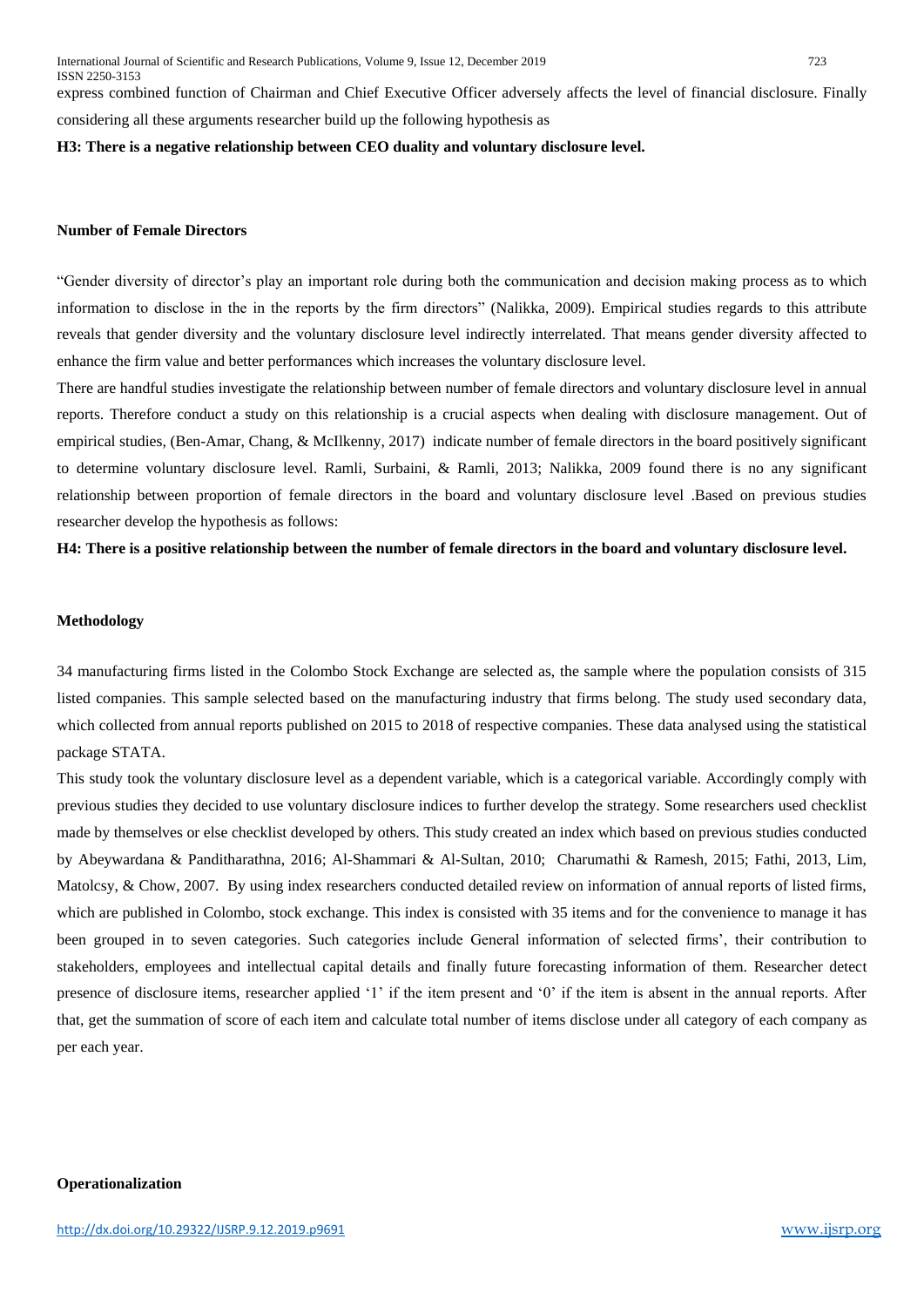|                | 15518 2230-3133                   |                                               |                                                                                                                                              |  |  |  |  |
|----------------|-----------------------------------|-----------------------------------------------|----------------------------------------------------------------------------------------------------------------------------------------------|--|--|--|--|
| N <sub>0</sub> | <b>Indicator</b>                  | <b>Variable</b>                               | <b>Operational definition</b>                                                                                                                |  |  |  |  |
|                | <b>Voluntary Disclosure Level</b> |                                               |                                                                                                                                              |  |  |  |  |
| 1.             | <b>VD</b>                         | Voluntary<br>Disclosure Level                 | Voluntary Disclosure Index                                                                                                                   |  |  |  |  |
|                |                                   | <b>Corporate Governance variables</b>         |                                                                                                                                              |  |  |  |  |
| 2              | <b>OC</b>                         | .Ownership<br>Concentration                   | Proportion of total shares on issue that were held by the 20 largest<br>shareholders                                                         |  |  |  |  |
| 3              | <b>BI</b>                         | Board<br>Independence                         | Number of non-executive independence directors in the board                                                                                  |  |  |  |  |
| $\overline{4}$ | CD                                | <b>CEO</b><br>Duality                         | Dummy variable coded "1" if the CEO is also the chairman of the board<br>and "0" if the two positions are occupied by different individuals. |  |  |  |  |
| 5              | <b>FD</b>                         | Number<br>of <sub>1</sub><br>female directors | Number of female directors on the board                                                                                                      |  |  |  |  |

# Table 1

In order to test the relationship between dependent variable, independent variable and further test the hypothesis of this study from multiple regression analysis the following model is used.

 $VD_{it} = \alpha_{it} + \beta O C_{it} + \beta B I_{it} + \beta C D_{it} + \beta F D_{it}$ 

 $VD_{it} = Voluntary Disclosure Level for the i firm and t time$  $βOC<sub>it</sub> = Ownership Concentration$  $βBI<sub>it</sub> = Board Independence$  $βCD_{it}$  = CEO Duality  $βFD<sub>it</sub>$  = Female Directors

According to the data type or types, the type of software require to apply can be varied. Therefore, STATA data analysing software used for this study.

# **Data Analysis Descriptive statistics**

Following table 2 shows the descriptive statistics of variables

| <b>Variable</b>             | <b>Mean</b> | S.D  | Min | <b>Max</b> |
|-----------------------------|-------------|------|-----|------------|
| Vvoluntary disclosure level | 22.08       | 8.04 |     | 35         |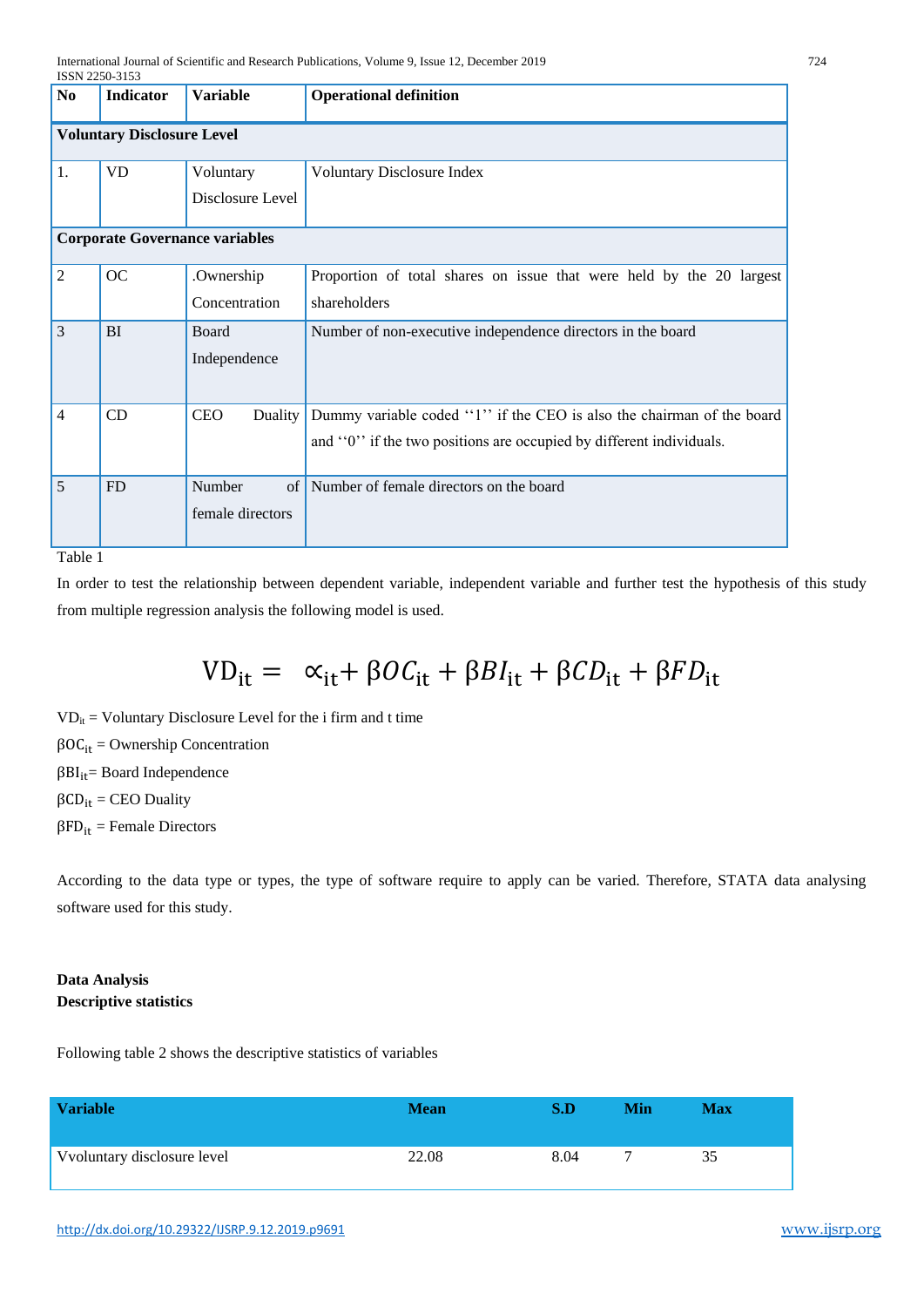International Journal of Scientific and Research Publications, Volume 9, Issue 12, December 2019 725

| ISSN 2250-3153          |      |      |     |     |
|-------------------------|------|------|-----|-----|
| ownership concentration | 0.83 | 0.11 | 0.3 | .99 |
| Board Independence      | 3.01 | 1.72 |     | 13  |
| Prop. Female Directors  | 0.66 | 0.93 |     | n   |

Table 2

As the first point, it shows the distribution of voluntary disclosure level (VD).The mean value of 22.08 indicates Sri Lankan manufacturing companies disclose averagely twenty two items out of Thirty Five items of voluntary disclosure index. Further its range between seven minimum and thirty-five maximum, which implies there is a large variation in the voluntary disclosure practices depicted in annual reports of listed manufacturing firms. Next step of this table is to describe the independent variables numerically. Proportion of shares held by top twenty shareholders taken as the measurement indicator of ownership concentration. Mean of the shares held by top twenty is 0.83 that demonstrates large proportion of shares held by top twenty shareholders in average number of firm in the sample. However, it ranges between 0.30 and 0.99, which depicts highly concentrated ownership. Board Independence measured as number of independence non-executive directors in the board. This variable range from zero to thirteen, where, it is only one company has no independence director in one year. The mean value of board independence is 3.02, which says average companies have approximately three board members as independence nonexecutive directors. The minimum three independence directors on board provide better contribution to enhance the accountability and transparency of information disclose in the annual reports. The mean of number of female directors is 0.67, which figured average companies of sample represent one female director on their board. However board might be, represent maximum six female members or else no any female member. CEO duality considered as dummy variable, which measured using scale of '0' and '1'. Therefore, it is excluded when calculating descriptive statistics. Due to the misleading of descriptive statistics analysis of this sample.

#### **Multivariate Analysis**

Multicollinearity means correlation between two or more variables. When its prevail in a relationship it is very difficult predict the individual effect of each independent variable. Hence, absence of collinearity is good for a regression model. In here, researchers used the two tools test multicollinearity such are Variance Inflation Factor (VIF) and Tolerance level.

Below table shows the Variance Inflation Factor results of the each independent variables whereas maximum VIF value is equal to the 1.42. If any VIF value is less than 10 multicollinearity is not a significant case in a regression. Thus, researchers can determine there is no collinearity between any of independent variable in this study. Furthermore, if tolerance level, which denote as 1/VIF is greater than "0.1" also predict there is no significant effect collinearity. Accordingly this study further proved there is no significant collinearity between independent variables by showing tolerance level greater than 0.1.

| <b>Variable</b> | <b>VIF</b> | 1/VIF    |
|-----------------|------------|----------|
| OC              | 1.42       | 0.70288  |
| BI              | 1.34       | 0.746472 |
| <b>FD</b>       | 1.32       | 0.757868 |
| CD              | 1.00       | 0.996356 |
| <b>Mean VIF</b> | 1.27       |          |
| <b>Max VIF</b>  | 1.42       |          |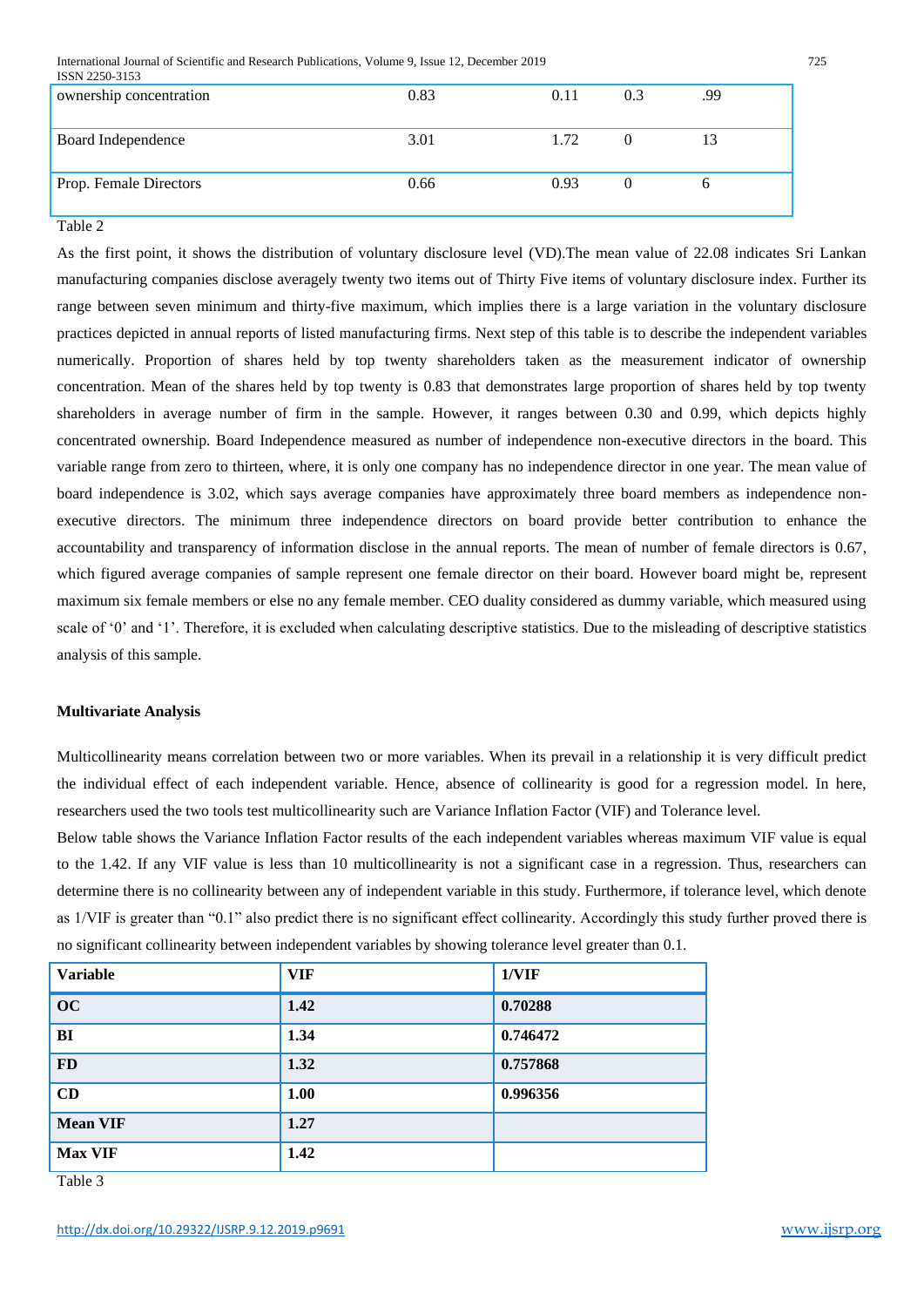The correlation coefficient in between dependent variable and independent variables are presented in below table. This measures indicate how extent two variables fluctuate together. Positive correlation revealed when one variable increases, how extent other variable going to be increased and the negative correlation revealed when one variable increases how extent other variable going to be decreased. The results of the table 4 shows Ownership concentration (OC) has a positive correlation with Voluntary Disclosure level (VD) and negative correlation with both Board Independence (BI) and Number of female directors. Further, there is a positive correlation between Board Independence and Female Directors also. Accordingly the prior literature there is no impact of collinearity if the correlation is not exceed the 0.80.Therefore in this study shows maximum correlation as 0.4471 which indicates there is no significant collinearity in these variables.

|           | <b>VD</b> | <b>OC</b>  | <b>BI</b> | CD        | <b>FD</b> |
|-----------|-----------|------------|-----------|-----------|-----------|
| <b>VD</b> |           |            |           |           |           |
| OC        | $0.3002*$ | п          |           |           |           |
| <b>BI</b> | $-0.0686$ | $-0.4601*$ | 1         |           |           |
| CD        | $-0.1338$ | 0.0504     | $-0.0216$ | л         |           |
| <b>FD</b> | $-0.1543$ | $-0.3864*$ | $0.4471*$ | $-0.0478$ | л         |

Table 4

#### **Heteroscedasticity**

According to the (Saunders, Lewis, & Thornhill, 2009) homoscedasticity means 'The extent to which the data values for the dependent and independent variables have equal variances'. This not a condition for data analysis. If the variables are consisted with unequal variances, which called as heteroscedasticity, that will good to carry out the analysis further. There are number of tests introduced by analysis software to identify extent of variances in variables. For this study, researchers applied both statistical test and graphical method to identify the variances. Table 5 shows results of Breusch-Pagan/Cook-Weisberg test, which indicate probability of chi 2 = 0.5956 where it is greater than significant level of 5%. Hence, variables of this study-employed heteroscedasticity. Additionally, researchers depict graphical representation in Graph 1 which shows variables are scattered in everywhere and not cluster to the best-fitted line. Therefore, it has further proved there are no equal variances in variables.

Table 5



Breusch-Pagan / Cook-Weisberg test for heteroscedasticity

**Ho: Constant variance** 

Variables: fitted values of vd

$$
chi2(1) = 0.28
$$
  
Prob > chi2 = 0.5956

http://dx.doi.org/1100  $\angle$  CM2 = 0.3930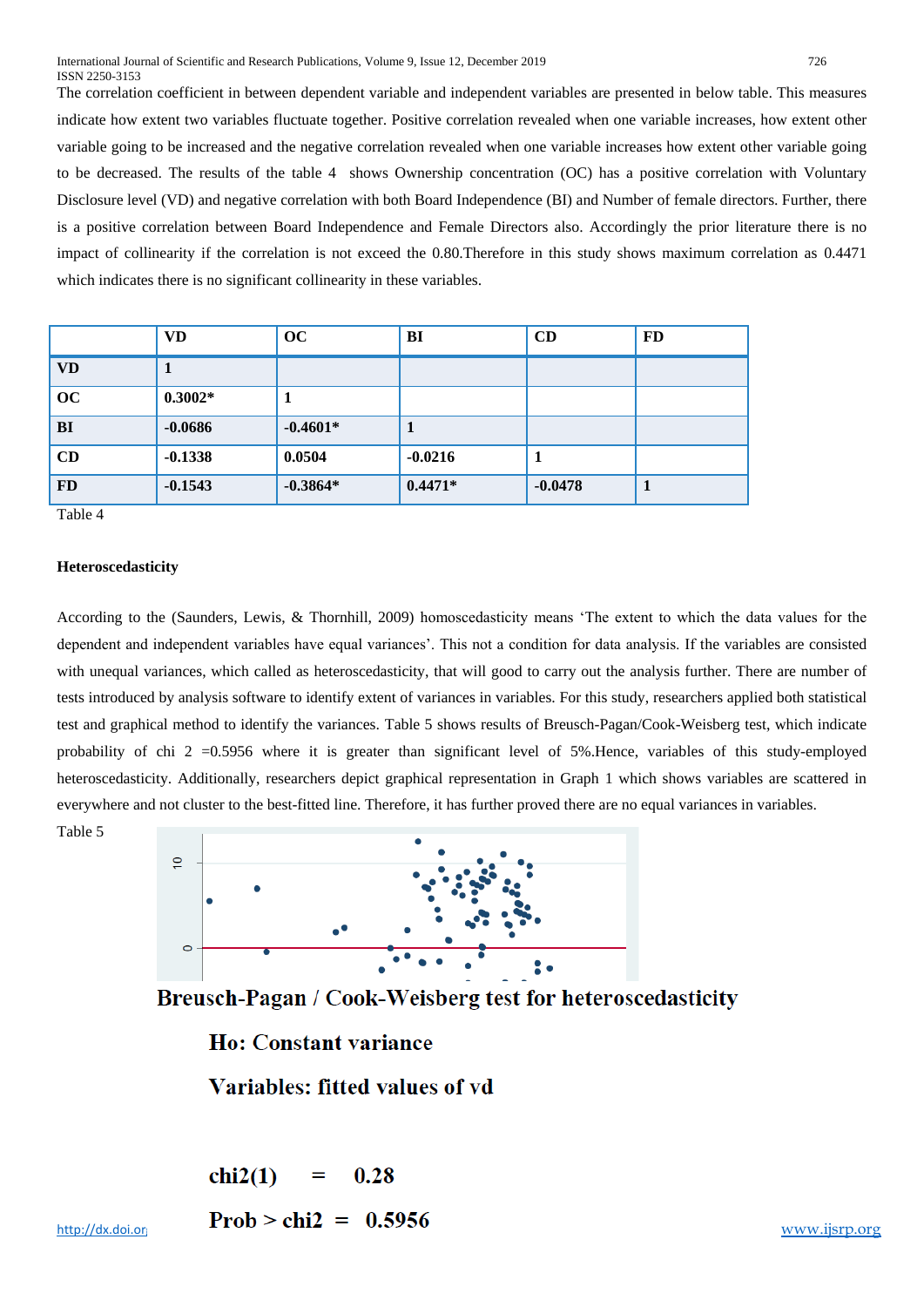## **Regression Analysis**

The below table 6 further shows outcomes of multiple regression analysis which relevant to the dependent variable and independent variables. In here researcher paid more attention to the coefficient values and P values of T-test. In this table reveals voluntary disclosure level of a firm change independently in 1.88 value without any impact of corporate governance attributes.

| Number of Observations $= 124$ |                      |           |         |       |                     |          |  |  |  |
|--------------------------------|----------------------|-----------|---------|-------|---------------------|----------|--|--|--|
| $F(4,119) = 4.22$              |                      |           |         |       |                     |          |  |  |  |
| $Prob>F = 0.0031$              |                      |           |         |       |                     |          |  |  |  |
|                                | R squared = $0.1243$ |           |         |       |                     |          |  |  |  |
| Adjusted R-squared $= 0.0949$  |                      |           |         |       |                     |          |  |  |  |
| <b>VD</b>                      | Coef.                | Std. Err. | T       | P > t | [95% Conf.Interval] |          |  |  |  |
| OC                             | 23.29894             | 7.042662  | 3.31    | 0.001 | 9.353767            | 37.24411 |  |  |  |
| BI                             | 0.552072             | 0.477171  | 1.16    | 0.25  | $-0.3927737$        | 1.496918 |  |  |  |
| CD                             | $-4.95556$           | 2.802628  | $-1.77$ | 0.08  | $-10.50504$         | 0.593929 |  |  |  |
| FD                             | $-0.75388$           | 0.848104  | $-0.89$ | 0.376 | $-2.433212$         | 0.925449 |  |  |  |
| cons                           | 1.882941             | 6.624905  | 0.28    | 0.777 | $-11.23503$         | 15.00091 |  |  |  |

Table 6

# **Hausman Test**

This research conducted Durbin-Wu-Hausman test to identify which model is suited for analysis. There are two types of model such as fixed effect model and random effect model. Under this test if significant, value less than the 5% researcher need to select the fixed effect model, if not random effect model. In this study Durbin-Wu-Hausman test indicate 0.0000 value. Hence, researcher selected the fixed effect model to analyse the relationship between corporate governance attributes and voluntary disclosure level.

# Test: Ho: difference in coefficients not systematic

$$
chi2(4) = (b-B)'[(V_b-V_B)^(-1)](b-B) = 60.08
$$

# $Prob > chi2 = 0.0000$

# **Regression with fixed effect**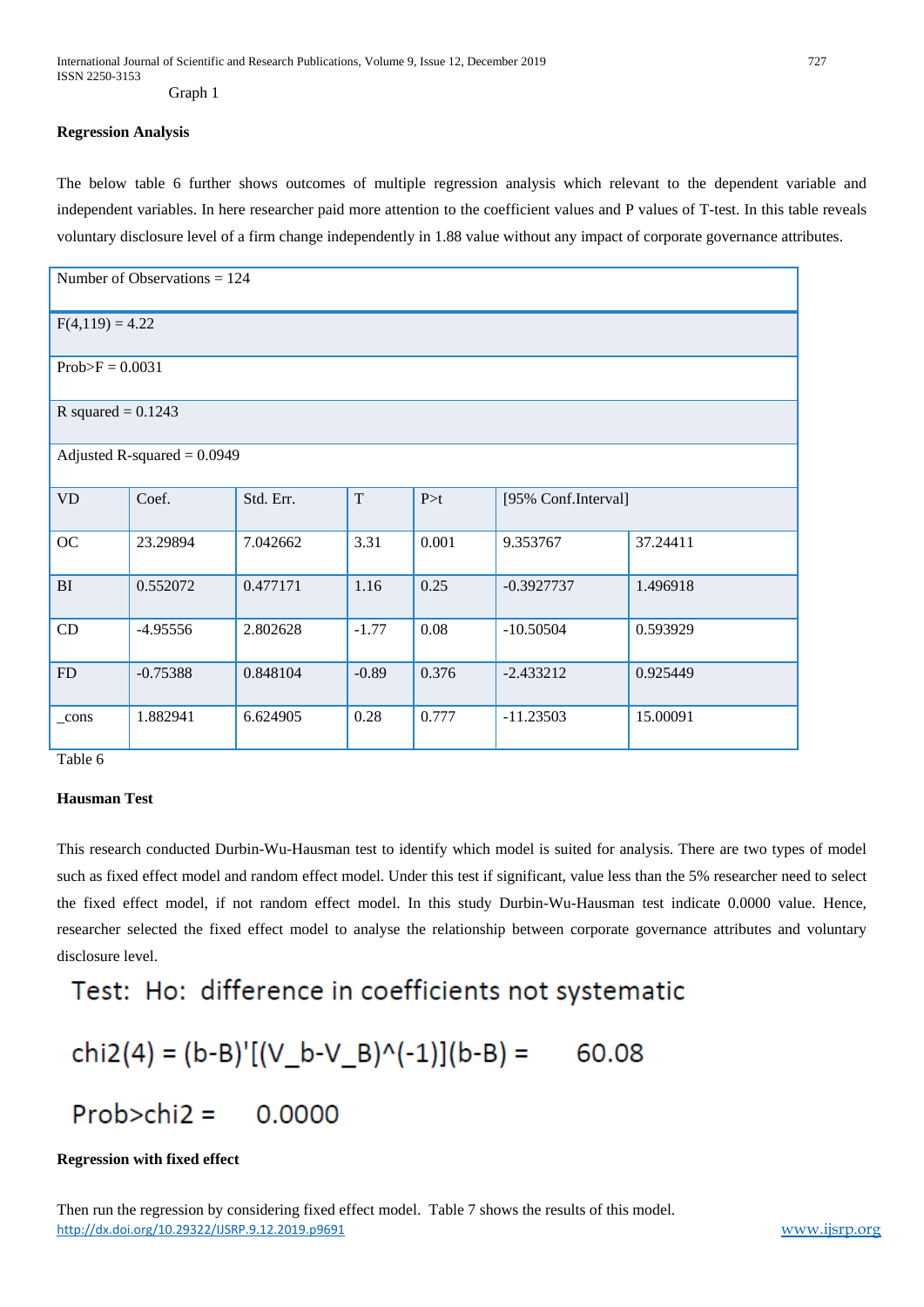| <b>10011 2200-0100</b><br>$F(4,89) = 2.49$ |            |           |         |              |                     |            |  |  |
|--------------------------------------------|------------|-----------|---------|--------------|---------------------|------------|--|--|
| $Prob>F = 0.0488$                          |            |           |         |              |                     |            |  |  |
| R squared = $0.1006$                       |            |           |         |              |                     |            |  |  |
| <b>VD</b>                                  | Coef.      | Std. Err. | T       | P > t        | [95% Conf.Interval] |            |  |  |
| OC                                         | $-12.7933$ | 6.336667  | $-2.02$ | 0.047        | $-25.3841$          | $-0.20247$ |  |  |
| BI                                         | 0.137546   | 0.306595  | 0.45    | 0.655        | $-0.47165$          | 0.746744   |  |  |
| CD                                         | 0.497597   | 1.65727   | 0.3     | 0.765        | $-2.79536$          | 3.790556   |  |  |
| FD                                         | 1.30292    | 0.741334  | 1.76    | 0.082        | $-0.1701$           | 2.775935   |  |  |
| $_{cons}$<br>$T-1.1.7$                     | 31.39032   | 5.146279  | 6.1     | $\mathbf{0}$ | 21.16477            | 41.61586   |  |  |

Table 7

In here, F-statics value of these analysis shows 0.0488 that indicate this model is significant. According to this method the value of t-statistics provide the decision about including a new independent variable or not. Result depicts  $R^2 = 0.1060$ , which implies independent variables of the study, explain 10.6% of dependent variable. Thus, explanatory power of the independent variables are not much powerful.

Furthermore, multiple regression occupied to determine the coefficients or slope of independent variables in the following regression equation.

$$
VD_{it}
$$
 = 1.88<sub>it</sub> + -12.79C<sub>it</sub> + 0.13B $I_{it}$  + -0.49CD<sub>it</sub> + 1.3FD<sub>it</sub> +  $\varepsilon_{it}$ 

The ownership concentration is most important variable in this study. There is high coefficient of -12.79 Ownership Concentration (OC), which is statistically significant at the 0.05 level. But the relationship is negative. The results suggests that proportion of shares owned by top twenty shareholders is negatively associated with the voluntary disclosure level. Therefore, H1 is rejected.

Board Independence (BI) is one of most important explanatory variable in the regression model for which the coefficient is positive 0.13, but statistically insignificant. The results intimate that number of independent non-executive directors on board does not affect to the level of voluntary disclosure. Therefore H2 hypothesis is not supported.

The regression results for the CEO duality depicts negative coefficient of 0.49 and this relationship is statistically insignificant. This result is rejected H3.

The coefficient of number of Female Directors on Board (FD) is 1.30 and it is statistically significant. Female directors on board is significantly affect to the level of voluntary disclosure. Therefore H4 hypothesis is accepted.

# **Conclusion**

<http://dx.doi.org/10.29322/IJSRP.9.12.2019.p9691> [www.ijsrp.org](http://ijsrp.org/) This study is a continuation of early studies where a set of corporate governance attributes were reviewed to investigate their relationship with the voluntary disclosure level of manufacturing companies**.** The purpose of this study to examine whether there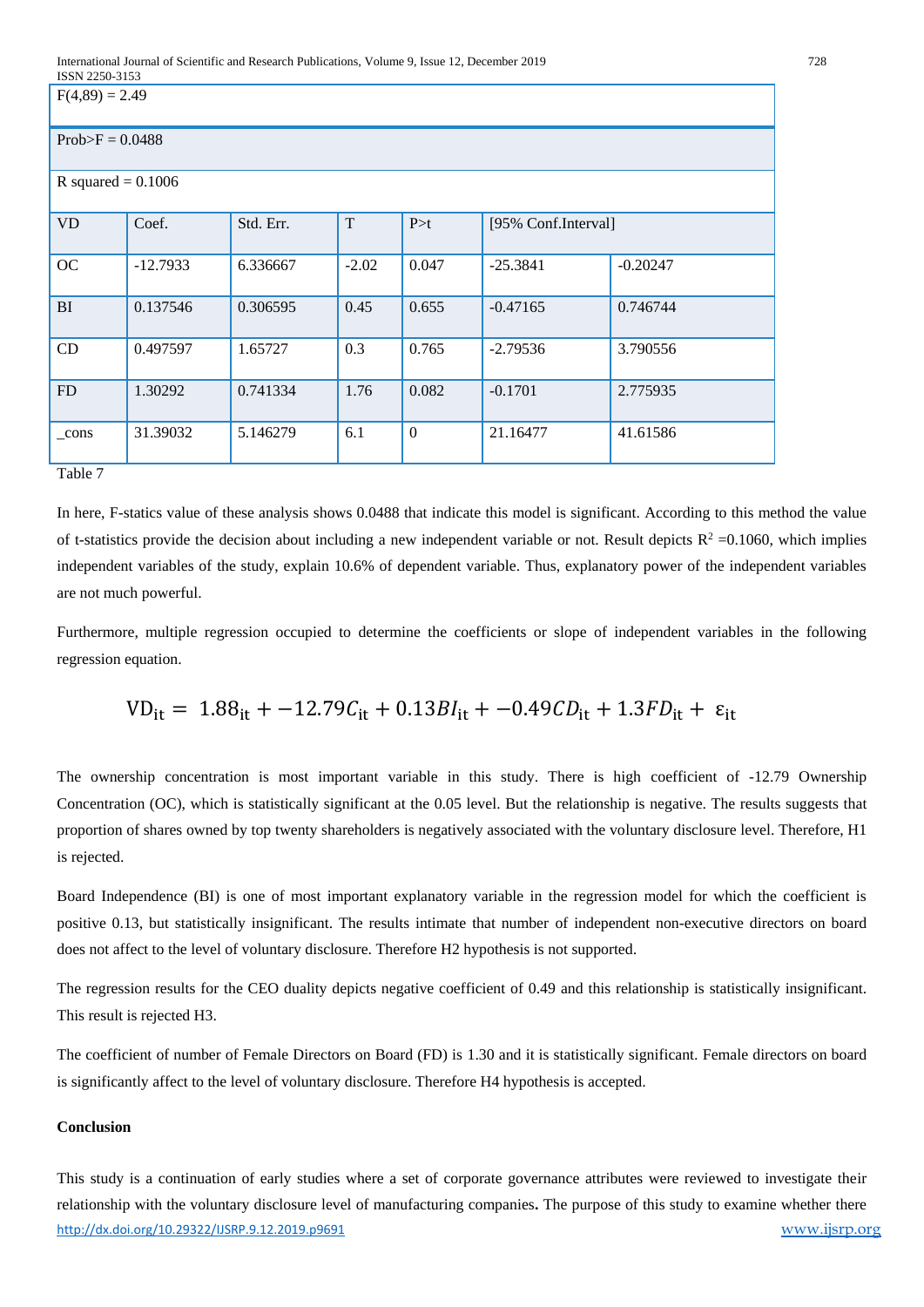is relationship between selected corporate governance attributes and voluntary disclosure level and further detect the what kind of relationship do they have either it is positive or negative. These attributes consist with the Ownership Concentration, Board Independence, CEO Duality and Number of Female Directors. Moreover, previous studies have explored influence of audit committee, Family participation on board, ownership structure, percentage held by institutional shareholders, Number of directors on board, qualifications of board members and number audit meeting to determine voluntary disclosure level. However, researchers of this study give their priority for Ownership Concentration, Board Independence, CEO Duality and Number of Female Directors when they were selected the variables due to the frequency of tested is very high. Therefore, it is convenience

for researchers to understand and inspect the relationship between these variables. This study has been used voluntary disclosure index to calculate voluntary disclosure level of 31 listed manufacturing companies in Sri Lanka over the period of 2015-2018.

In particular, this study focused to determine how these factors significantly related to the voluntary disclosure level of manufacturing firms in Sri Lanka. Because under the Sri Lankan context there were handful of studies based on voluntary disclosure level of firm. Further, this research is proceed to add new knowledge not only for the Sri Lankan context but also for the regional context due to the lack of studies on developing countries.

In Sri Lankan context, most of the businesses do not have sufficient knowledge about corporate governance and impact to the business performance as well as disclosure level. Because until 2009 there were no healthy environment for Sri Lankan businesses due to 30 years of Civil war. Therefore, they did not focus on any of other requirement rather than survival of business. After the war era businesses unable to reach to their business goals and objectives due to the weakness in their corporate governance practices and lack of knowledge on capital markets. Researchers identified the requirement of new knowledge to overcome the issues and barriers for enrichment of the business performance. Hence, this study provide guidance for businesses to overcome the prevailing issue and establish a proper policies and structures within the business. Further, purpose of this research work to provide suggestions and opinions for investors, policy makers and regulatory bodies to build up a strong corporate governance structure and stimulate businesses to increase their voluntary disclosure level of annual reports.

#### **References**

- Abeywardana, N. E., & Panditharathna, K. M. (2016). The Extent and Determinants of Voluntary Disclosures in Annual Reports: Evidence from Banking and Finance Companies in Sri Lanka. *Accounting and Finance Research*.
- Al-Shammari, B., & Al-Sultan, W. (2010). Corporate governance and voluntary disclosure in Kuwait. *International Journal of Disclosure and Governance*, 262-280.
- Ben-Amar, W., Chang, M., & McIlkenny, P. (2017). Board Gender Diversity and Corporate Response to Sustainability Initiatives: Evidence from the Carbon Disclosure Project. *Journal of Business Ethics*, 369-383.
- Boujelbene, M. A., & Affes, H. (2013). The impact of intellectual capital disclosure on cost of equity capital: A case of French firms. *Journal of Economics, Finance and Administrative Science*, 45-53.
- Bushee, B. J., & Noe, C. F. (2017). Corporate Disclosure Practices , Institutional Investors , and Stock Return Volatility. *Accounting Research Center , Booth School of Business*, 171-202.
- Charumathi, B., & Ramesh, L. (2015). On the Determinants of Voluntary Disclosure by Indian Companies. *Asia-Pacific Journal of Management Research and Innovation*, 108-116.
- Chau, G., & Gray, S. (2002). Ownership structure and corporate disclosure in Hong Kong and Singapore. *The International Journal of Accounting*, 247-265.
- Chen, C. P., & Jaggi, B. (2001). Association between independent non executive directors,family control and financial disclosurers in Hong Kong. *Journal of Accounting and Public Policy*, 285-310.
- Fathi, J. (2013). Corporate governance and the level of financial disclosure by Tunisian firm. *Journal of Business Studies Quarterly,*, 95-111.